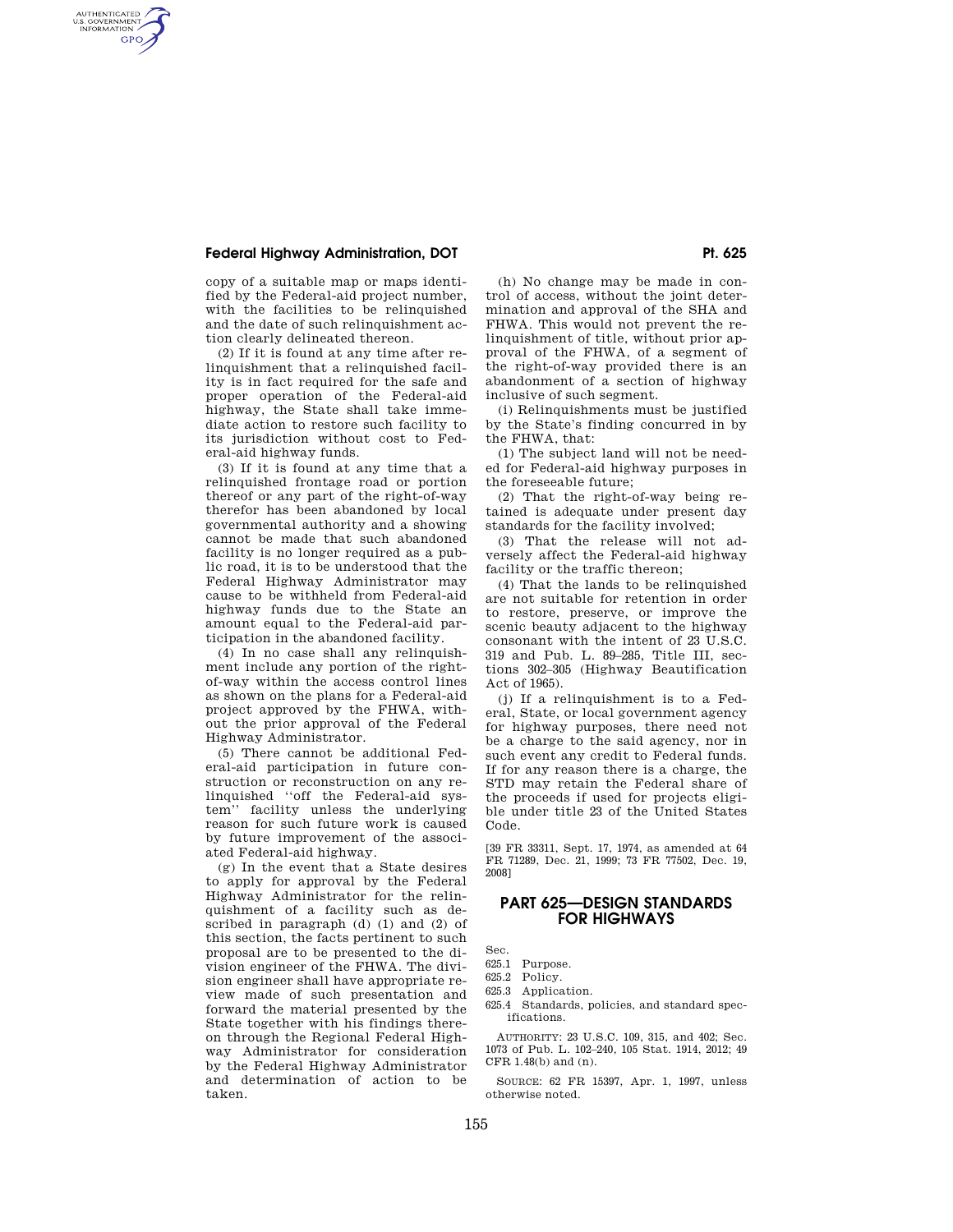# **§ 625.1 Purpose.**

To designate those standards, policies, and standard specifications that are acceptable to the Federal Highway Administration (FHWA) for application in the geometric and structural design of highways.

## **§ 625.2 Policy.**

(a) Plans and specifications for proposed National Highway System (NHS) projects shall provide for a facility that will—

(1) Adequately serve the existing and planned future traffic of the highway in a manner that is conducive to safety, durability, and economy of maintenance; and

(2) Be designed and constructed in accordance with criteria best suited to accomplish the objectives described in paragraph  $(a)(1)$  of this section and to conform to the particular needs of each locality.

(b) Resurfacing, restoration, and rehabilitation (RRR) projects, other than those on the Interstate system and other freeways, shall be constructed in accordance with standards which preserve and extend the service life of highways and enhance highway safety. Resurfacing, restoration, and rehabilitation work includes placement of additional surface material and/or other work necessary to return an existing roadway, including shoulders, bridges, the roadside, and appurtenances to a condition of structural or functional adequacy.

(c) An important goal of the FHWA is to provide the highest practical and feasible level of safety for people and property associated with the Nation's highway transportation systems and to reduce highway hazards and the resulting number and severity of accidents on all the Nation's highways.

#### **§ 625.3 Application.**

(a) *Applicable Standards.* (1) Design and construction standards for new construction, reconstruction, resurfacing (except for maintenance resurfacing), restoration, or rehabilitation of a highway on the NHS (other than a highway also on the Interstate System or other freeway) shall be those approved by the Secretary in cooperation with the State highway departments. These standards may take into account, in addition to the criteria described in  $§625.2(a)$ , the following:

(i) The constructed and natural environment of the area;

(ii) The environmental, scenic, aesthetic, historic, community, and preservation impacts of the activity; and

(iii) Access for other modes of transportation.

(2) Federal-aid projects not on the NHS are to be designed, constructed, operated, and maintained in accordance with State laws, regulations, directives, safety standards, design standards, and construction standards.

(b) The standards, policies, and standard specifications cited in §625.4 of this part contain specific criteria and controls for the design of NHS projects. Deviations from specific minimum values therein are to be handled in accordance with procedures in paragraph (f) of this section. If there is a conflict between criteria in the documents enumerated in §625.4 of this part, the latest listed standard, policy, or standard specification will govern.

(c) Application of FHWA regulations, although cited in §625.4 of this part as standards, policies, and standard specifications, shall be as set forth therein.

(d) This regulation establishes Federal standards for work on the NHS regardless of funding source.

(e) The Division Administrator shall determine the applicability of the roadway geometric design standards to traffic engineering, safety, and preventive maintenance projects which include very minor or no roadway work. Formal findings of applicability are expected only as needed to resolve controversies.

(f) *Exceptions.* (1) Approval within the delegated authority provided by FHWA Order M1100.1A may be given on a project basis to designs which do not conform to the minimum criteria as set forth in the standards, policies, and standard specifications for:

(i) Experimental features on projects; and

(ii) Projects where conditions warrant that exceptions be made.

(2) The determination to approve a project design that does not conform to the minimum criteria is to be made only after due consideration is given to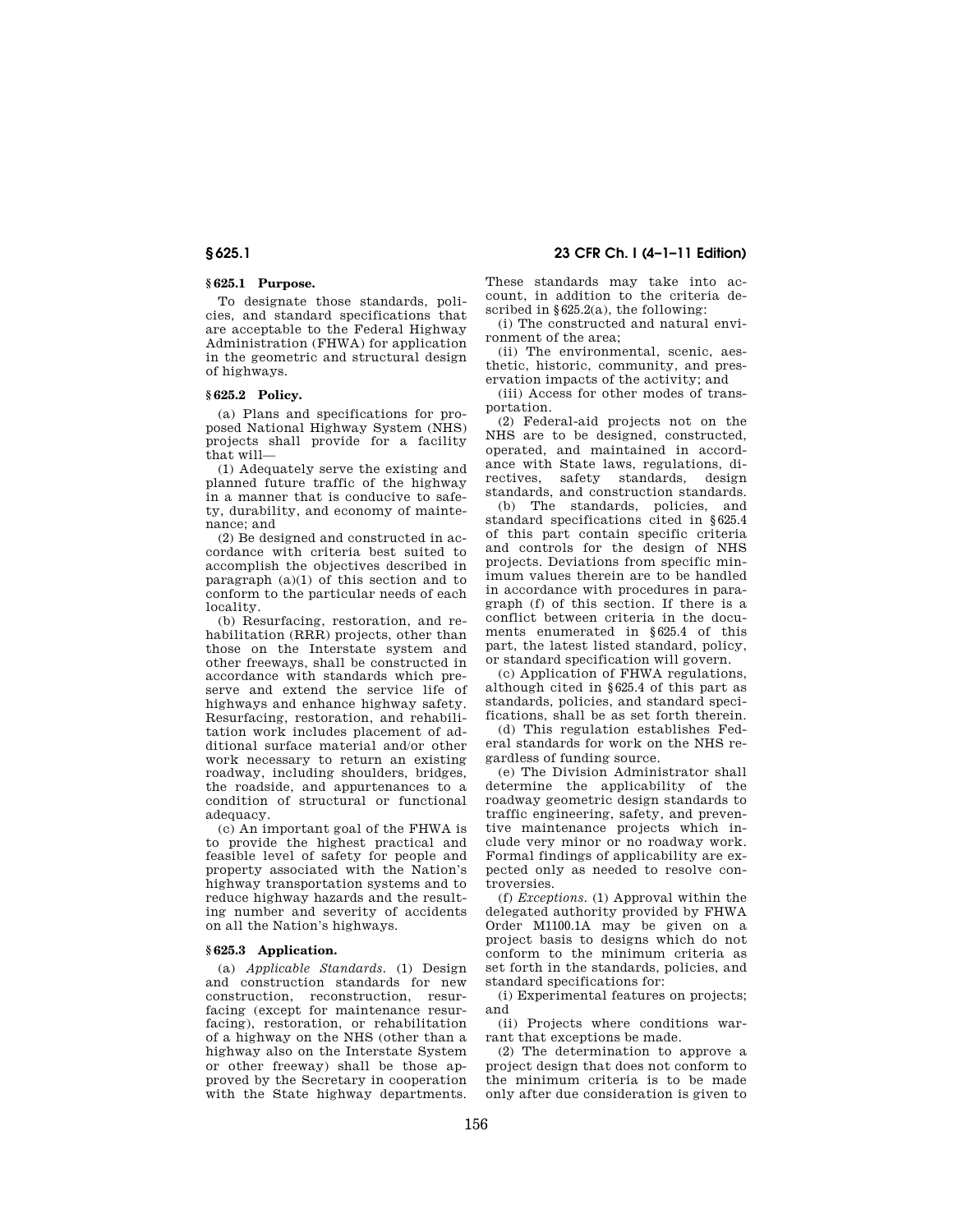# **Federal Highway Administration, DOT § 625.4**

all project conditions such as maximum service and safety benefits for the dollar invested, compatibility with adjacent sections of roadway and the probable time before reconstruction of the section due to increased traffic demands or changed conditions.

### **§ 625.4 Standards, policies, and standard specifications.**

The documents listed in this section are incorporated by reference with the approval of the Director of the Federal Register in accordance with 5 U.S.C. 552(a) and 1 CFR part 51 and are on file at the Office of the Federal Register in Washington, DC. They are available as noted in paragraph (d) of this section. The other CFR references listed in this section are included for cross-reference purposes only.

(a) *Roadway and appurtenances.* (1) A Policy on Geometric Design of Highways and Streets, AASHTO 2001. [See §625.4(d)(1)]

(2) A Policy on Design Standards Interstate System, AASHTO, January 2005. [See §625.4(d)(1)]

(3) The geometric design standards for resurfacing, restoration, and rehabilitation (RRR) projects on NHS highways other than freeways shall be the procedures and the design or design criestablished for individual projects, groups of projects, or all nonfreeway RRR projects in a State, and as approved by the FHWA. The other geometric design standards in this section do not apply to RRR projects on NHS highways other than freeways, except as adopted on an individual State basis. The RRR design standards shall reflect the consideration of the traffic, safety, economic, physical, community, and environmental needs of the projects.

(4) Erosion and Sediment Control on Highway Construction Projects, refer to 23 CFR part 650, subpart B.

(5) Location and Hydraulic Design of Encroachments on Flood Plains, refer to 23 CFR part 650, subpart A.

(6) Procedures for Abatement of Highway Traffic Noise and Construction Noise, refer to 23 CFR part 772.

(7) Accommodation of Utilities, refer to 23 CFR part 645, subpart B.

(8) Pavement Design, refer to 23 CFR part 626.

(b) *Bridges and structures.* (1) Standard Specifications for Highway Bridges, Fifteenth Edition, AASHTO 1992. [See §625.4(d)(1)]

(2) Interim Specifications—Bridges, AASHTO 1993. [See §625.4(d)(1)]

(3) Interim Specifications—Bridges, AASHTO 1994. [See §625.4(d)(1)]

(4) Interim Specifications—Bridges,  $A$ ASHTO 1995. [See §625.4(d)(1)]

(5) AASHTO LRFD Bridge Design Specifications, First Edition, AASHTO 1994 (U.S. Units). [See §625.4(d)(1)]

(6) AASHTO LRFD Bridge Design Specifications, First Edition, AASHTO 1994 (SI Units). [See §625.4(d)(1)]

(7) Standard Specifications for Movable Highway Bridges, AASHTO 1988. [See §625.4(d)(1)]

(8) Bridge Welding Code, ANSI/ AASHTO/AWS D1.5–95, AASHTO. [See §625.4(d) (1) and (2)]

(9) Structural Welding Code—Reinforcing Steel, ANSI/AWS D1.4–92, 1992. [See  $$625.4(d)(2)]$ <br>(10) Standard

Specifications for Structural Supports for Highway Signs, Luminaires and Traffic Signals, AASHTO 1994. [See §625.4(d)(1)]

(11) Navigational Clearances for Bridges, refer to 23 CFR part 650, subpart H.

(c) *Materials.* (1) General Materials Requirements, refer to 23 CFR part 635, subpart D.

(2) Standard Specifications for Transportation Materials and Methods of Sampling and Testing, parts I and II, AASHTO 1995. [See §625.4(d)(1)]

(3) Sampling and Testing of Materials and Construction, refer to 23 CFR part 637, subpart B.

(d) Availability of documents incorporated by reference. The documents listed in §625.4 are incorporated by reference and are on file and available for inspection at the National Archives and Records Administration (NARA). For information on the availability of this material at NARA, call 202–741– 6030, or go to: *http://www.archives.gov/ federal*l*register/* 

*code*l*of*l*federal*l*regulations/* 

 $\overline{1}$ *ibr*  $\overline{1}$ *locations.html.* These documents may also be reviewed at the Department of Transportation Library. These documents are also available for inspection and copying as provided in 49 CFR part 7, appendix D. Copies of these